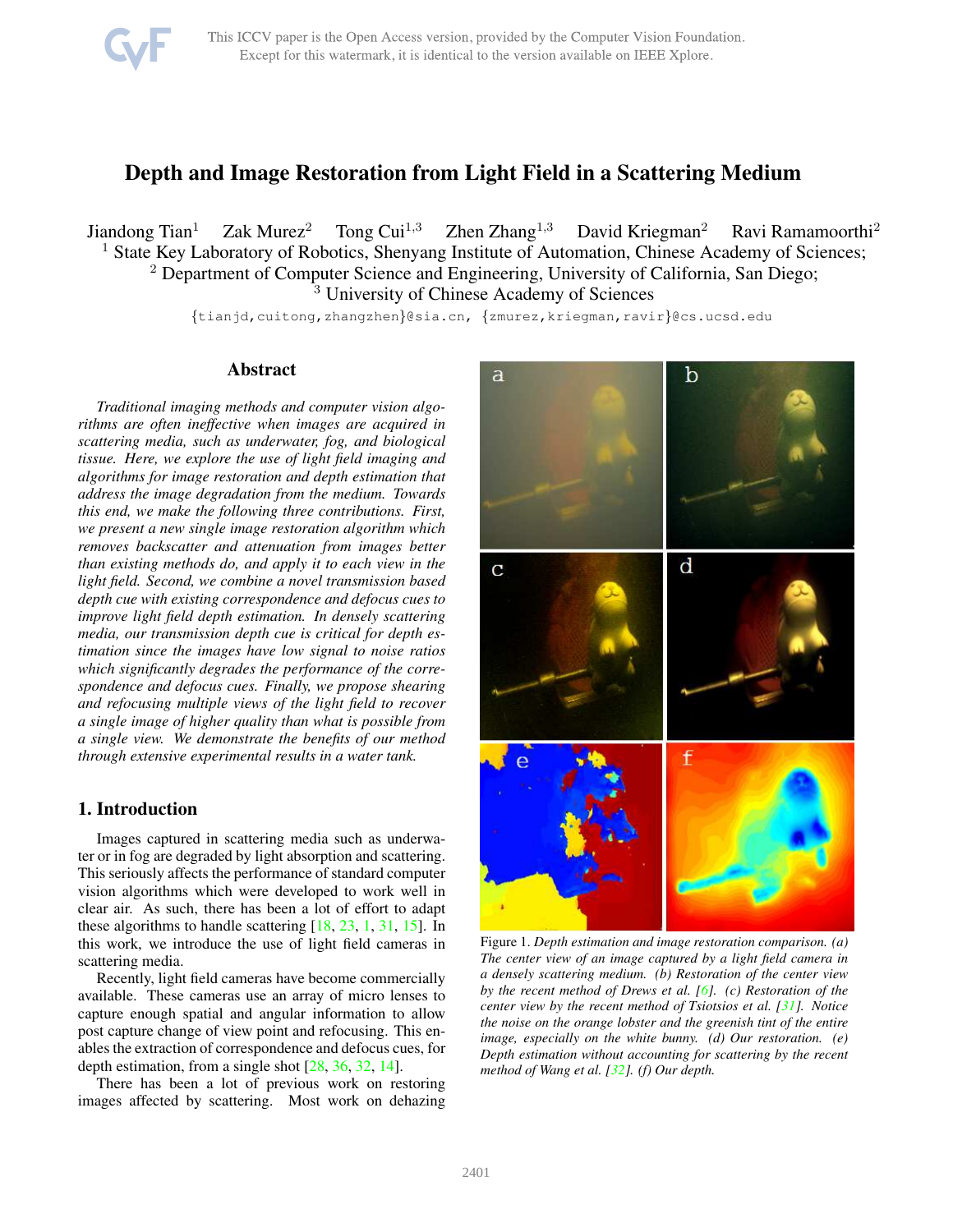<span id="page-1-0"></span>[\[35,](#page-9-1) [8,](#page-8-9) [7,](#page-8-10) [37,](#page-9-2) [12\]](#page-8-11) focuses on removing the backscatter, also known as airlight. These algorithms are based on the scattering model proposed by Narasimhan and Nayar [\[17\]](#page-8-12), which assumes distant illumination in which the light rays are all parallel and travel equal distances to scattering points. This model works well for sunlight, but fails on near-field illumination. More recently, Tsiotsios et al. [\[31\]](#page-8-3) proposed an empirical algorithm which fits a quadratic function to remove backscatter from near-field illumination.

In this paper, we propose a novel physically based algorithm to remove backscatter as well as attenuation (Sec. [4\)](#page-3-0). Our restoration requires knowing the scene depths, which are a priori unknown. As such, we first perform a rough restoration assuming a constant initialized depth. We apply this restoration to each view in the light field.

After our initial restoration, existing shape from light field algorithms can be used to estimate depth. However, in densely scattering media, the restorations are noisy and have low signal to noise ratio because the additive backscatter dominates the camera's dynamic range [\[30,](#page-8-13) [15\]](#page-8-4). As such the common defocus and correspondence cues do not provide reliable depth. To address this we introduce a new, non-uniform corrected, transmission based depth cue, which complements the light field cues (Sec. [5\)](#page-3-1).

Once the depth is estimated, we can use it to perform a final image restoration. However as mentioned, the restored images are noisy. As such, we also propose shearing and averaging multiple views of the light field to produce one high quality image (Sec. [6\)](#page-5-0). This produces much higher quality images than simply extracting the central view or simply averaging multiple views (Fig. [7](#page-5-1) and Fig. [12\)](#page-7-0). Furthermore this circumvents the need to properly focus the camera at capture time, which can be difficult in dense media (auto focus often fails).

We demonstrate our method through extensive experiments, in a water tank, with varying concentrations of scattering media added (Sec. [7\)](#page-5-2). As shown in Fig. [1,](#page-0-0) our method significantly outperforms recent image restoration and depth estimation methods.

## 2. Related work

There are many existing techniques that restore the visibility of degraded underwater images. Schechner et al. [\[24\]](#page-8-14) use two images with different degrees of polarization for underwater image restoration. Roser et al. [\[22\]](#page-8-15), Swirski et al. [\[27\]](#page-8-16), and Negahdaripour et al. [\[19\]](#page-8-17) use a stereo pair of images to simultaneously solve for depth estimation and visibility enhancement. Murez et al. [\[15\]](#page-8-4) and Tsiotsios et al. [\[31\]](#page-8-3) use three or more images under varying illumination and solve for photometric stereo problem in underwater scattering condition. These methods all require multiple images of the same scene.

Recently, many single image underwater restoration methods have been proposed based on the Narasimhan-Nayar imaging model [\[17\]](#page-8-12). Most previous work has focused on improving the estimation of the transmission map.

He et al. [\[8\]](#page-8-9) propose the well-known dark channel prior (DCP) to estimate scene depths in hazy images. This prior assumes that most non-sky patches of haze-free outdoor images have low pixel intensities. In [\[11,](#page-8-18) [35,](#page-9-1) [3\]](#page-8-19), the DCP methodology was applied to underwater image restoration. Serikawaa et al. [\[25\]](#page-8-20) propose a variation of DCP to refine the medium transmission map by using a guided joint trilateral filter. Bianco et al. [\[2\]](#page-8-21) proposed an improved underwater DCP that exploits the difference in attenuation between the three image color channels, i.e., water attenuates red light more than green and blue. Drews-Jr et al. [\[6\]](#page-8-8) proposes the underwater dark channel prior (UDCP) and similarly assume that the blue and green channels contain most of the visual information.

These works all assume mild haze and tend to fail in the more challenging case of dense scattering. In this paper, we combine light field (LF) imaging and an improved near-field scattering model to tackle this problem.

Recently, LF cameras have become readily available for consumers. Because of their ability to capture multiple viewpoints in a single image, LF cameras provide both monocular and stereo depth cues in an easy-to-capture package. Tao et al. [\[28\]](#page-8-5) propose a depth estimation method that combines correspondence and defocus cues in the 4D Epipolar Image (EPI). Wanner et al. [\[34\]](#page-9-3) propose a globally consistent depth estimation framework by applying structure tensors to estimate the directions of feature pixels in the 2D EPI. Wang et al. [\[32\]](#page-8-6) develop an occlusion-aware depth estimation algorithm from a LF camera, which can obtain more accurate depth even in the presence of occlusions. Mousnier et al. [\[14\]](#page-8-7) describe a novel depth estimation approach to partially reconstruct high-resolution 4D light fields from a stack of differently focused photographs taken with a fixed camera. Dansereau et al. [\[5\]](#page-8-22) propose the volumetric focus method to improve signal quality that maintains focus over a controllable range of depths.

Although light field cameras have proven advantageous over traditional cameras, their application to underwater imaging is still limited. In this paper we propose a novel application of LF cameras and extend LF based depth estimation to work in scattering media.

# 3. Underwater Image Formation Model

As shown in Fig. [2,](#page-2-0) consider a perspective camera placed at the origin, with the image  $(x, y)$  coordinates parallel to the world's  $(X, Y)$  axes, and the Z-axis aligned with the camera's optical axis. Let the point  $X = (X, Y, Z)$  be the point on the object's surface along the line of sight of pixel  $\mathbf{x} = (x, y)$ . We have the following relations,  $\mathbf{x} = (f\frac{X}{Z}, f\frac{Y}{Z})^t$  and  $\mathbf{X} = (\frac{Z}{f}x, \frac{Z}{f}y, Z)^t$ , where f is the focal length. We ignore the  $(u, v)$  angular coordinates of the light field in this section.

Let  $S = (X_s, Y_s, Z_s)$  be the world coordinates of a near-field point light source, and define  $D(X) = S - X$ as the vector from the object to the source. As in related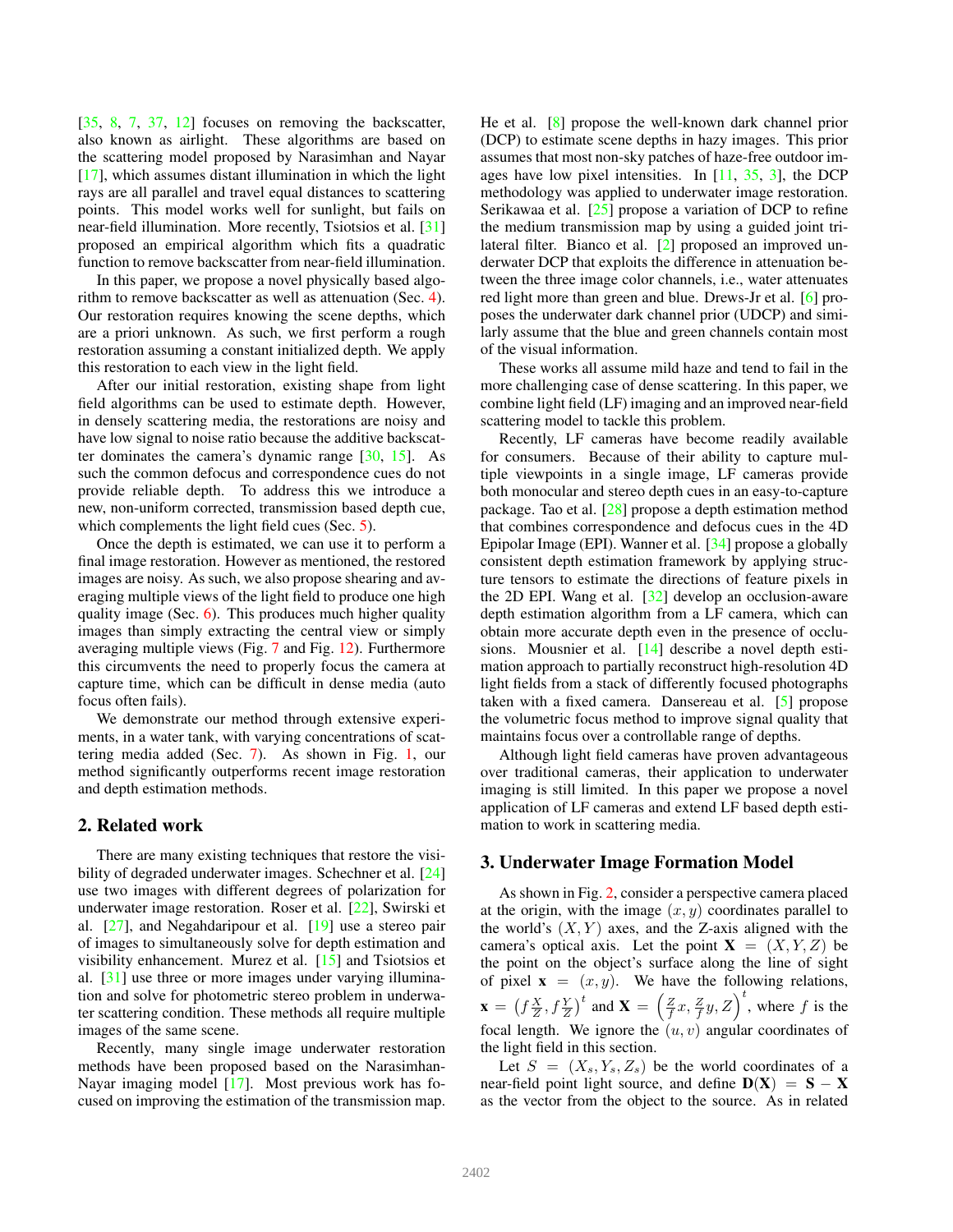<span id="page-2-6"></span>

<span id="page-2-0"></span>Figure 2. *Image formation and light propagation in a scattering medium. The radiance arriving at the camera is the sum of two components: the direct reflected light and the backscatter. The direct light travels distance* D *from the light to the object, and then distance*  $||X||$  *to the camera. The backscatter is scattered through angle* α *directly into the camera.*

works [\[31,](#page-8-3) [18\]](#page-8-0), we adopt the single scattering model, and ignore small angle forward scattering, and thus only consider backscatter from the source. Thus the radiance arriving at the camera can be expressed as the sum of two terms:

<span id="page-2-4"></span>
$$
I(\mathbf{x}) = I_d(\mathbf{x}) + I_b(\mathbf{x})
$$
 (1)

where  $I_d$  is the direct light reflected from the object and  $I_b$ is composed of rays of light emitted by the source that are scattered into  $X's$  line of sight before hitting the surface. This term is known as backscatter.

### 3.1. Direct Radiance Term

As seen in Fig. [2,](#page-2-0) consider an isotropic point source with radiant intensity E. Light from it travels a distance  $||\mathbf{D}(\mathbf{X})||$ to the object. Thereafter, the light is reflected by the surface with albedo  $\rho(\mathbf{X})$  and travels a further distance  $||\mathbf{X}||$  $(||\mathbf{X}|| = \sqrt{X^2 + Y^2 + Z^2})$  to the camera. The direct radiance can be written as,

$$
I_d(\mathbf{x}) = \frac{E}{||\mathbf{D}(\mathbf{X})||^2} e^{-\sigma||\mathbf{D}(\mathbf{X})||} \rho(\mathbf{X}) e^{-\sigma||\mathbf{X}||}
$$
 (2)

where  $\sigma$  denotes extinction coefficient of the medium. Let  $J(\mathbf{x}) = \frac{E}{\|\mathbf{D}(\mathbf{X})\|^2} \rho(\mathbf{X})$  be the clear image, and we have,

<span id="page-2-3"></span>
$$
I_d(\mathbf{x}) = J(\mathbf{x})e^{-\sigma(||\mathbf{D}(\mathbf{X})||+||\mathbf{X}||)}\tag{3}
$$

#### 3.2. Backscatter Term

Light which is scattered directly into the camera by the medium without reaching the object is termed backscatter. The fraction of light scattered to each direction is determined by scattering coefficient  $\beta$  and phase function  $P(g, \alpha)$ . We adopt the common Henyey-Greenstein phase function [\[9\]](#page-8-23) in this paper.

$$
P(g,\alpha) = \frac{1}{4\pi} \cdot \frac{1 - g^2}{[1 + g^2 - 2g\cos\alpha]^{3/2}}\tag{4}
$$



<span id="page-2-1"></span>Figure 3. *Illustration of the geometry of a near field source outside the medium.*

where scattering angle  $\alpha$  is given by  $\cos(\alpha) = \mathbf{D} \cdot \mathbf{X}$  (D and  $\hat{\mathbf{X}}$  denote normalized vectors) and satisfy  $\alpha \in [0, \pi]$ . The parameter  $g \in (-1, 1)$  controls the relative amounts of forward and backward scattering.

Based on previous work  $[26, 16]$  $[26, 16]$ , the backscatter is given by,

<span id="page-2-5"></span>
$$
I_b(\mathbf{x}) = FL_b \tag{5}
$$

where

<span id="page-2-2"></span>
$$
L_b(\mathbf{x}) = \int_0^\infty \frac{e^{-\sigma||D(r\hat{\mathbf{x}})||}}{||D(r\hat{\mathbf{x}})||^2} P(\alpha)e^{-\sigma r} dr \tag{6}
$$

and  $F = E\beta$ . Note that  $\beta$  is the scattering coefficient and is related to extinction coefficient  $\sigma$  by  $\sigma = \beta + \epsilon$ , where  $\epsilon$ is the absorption coefficient. We have absorbed the radiant intensity of the source E and the scattering coefficient  $\beta$ into one effective constant  $F$ . Note that since backscatter from a near-field source saturates close to the camera [\[31\]](#page-8-3), it is not a problem to integrate to infinity even if the ray hits an object at a finite distance.

#### 3.3. Extension to Light Sources Outside the Medium

So far, we have assumed the light source is in the medium. Here we extend the scattering model presented in the previous sections to the case where the light is near-field but outside the medium. Consider the geometry in Fig. [3.](#page-2-1) Light travels from the source and enters the medium at point  $\mathbf{X}_w$  without undergoing any scattering. Then the light continues into the medium where it undergoes scattering as before. The direct radiance becomes

$$
I_d(\mathbf{x}) = J(\mathbf{x})e^{-\sigma(||\tau \mathbf{D}(\mathbf{X})||+||\mathbf{X}||)}\tag{7}
$$

and the backscatter becomes

$$
L_b(\mathbf{x}) = \int_0^\infty \frac{e^{-\sigma ||\tau D(r\hat{\mathbf{X}})||}}{||D(r\hat{\mathbf{X}})||^2} P(\alpha) e^{-\sigma r} dr \tag{8}
$$

where the only difference from Eq. [6](#page-2-2) is that the attenuation of the source is scaled by  $\tau \in (0, 1]$ . Note that when  $\tau = 1$ the source is in the water.

 $\tau$  is given by

$$
\tau(\mathbf{X}) = \frac{Y_w - Y}{Y_s - Y} \tag{9}
$$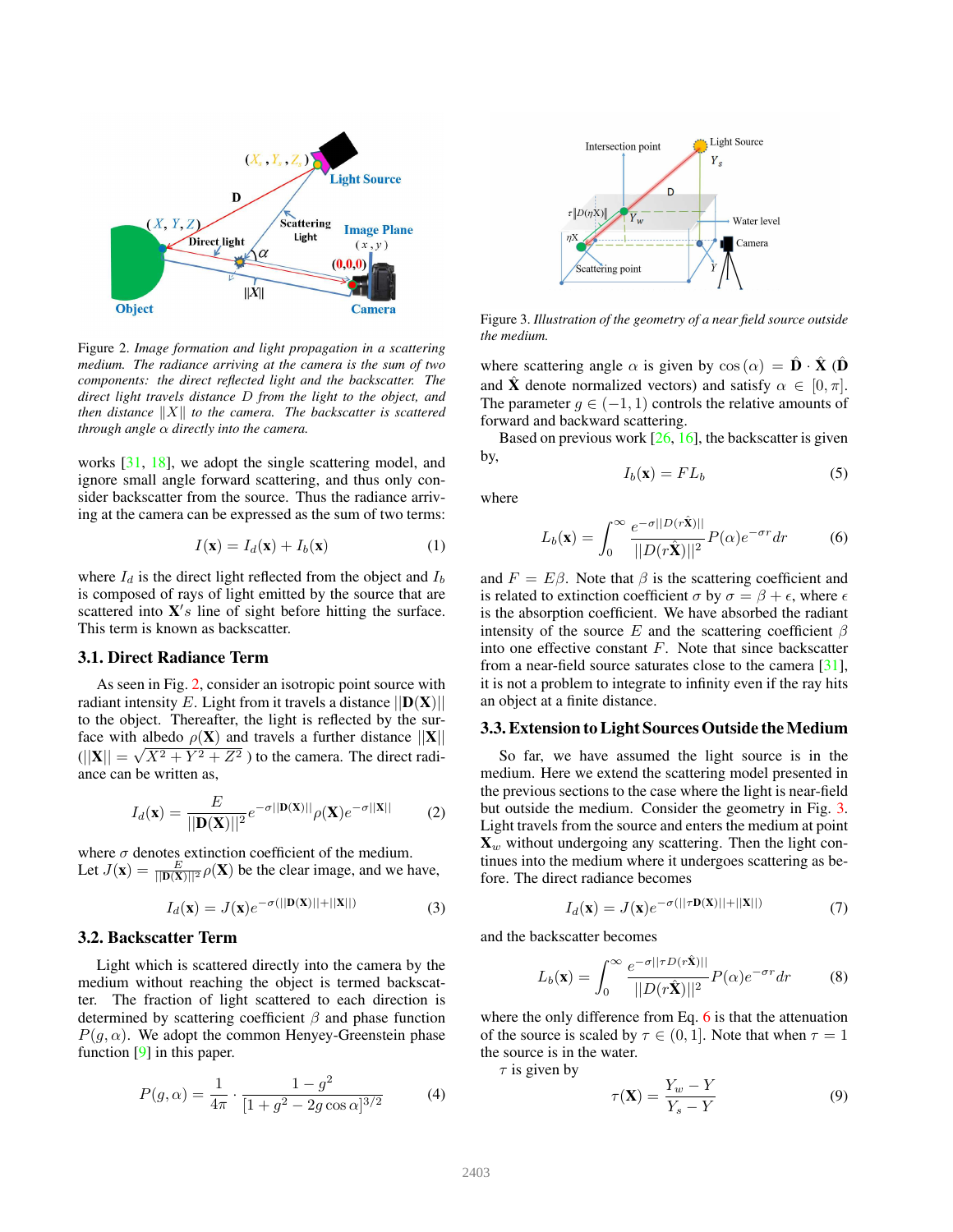<span id="page-3-4"></span>where  $Y_w$ ,  $Y_s$ , and Y denote water surface, source location, and scattering point location respectively in the vertical direction. It is worth noting that  $\tau$  is a function of **X**, which means we do not assume all points are equidistant from the source, as in  $[18]$ .

Note that we have not included terms here to account for refraction nor the Fresnel effect, as they could be safely neglected due to the geometry of our experimental setup, although they could easily be added and do not affect the derivations in the rest of the paper. In fact, for the rest of our analysis we just assume the light is in the medium for notational clarity.

# <span id="page-3-0"></span>4. Single Image Restoration

Substituting Eq. [3](#page-2-3) into Eq. [1](#page-2-4) we get

<span id="page-3-2"></span>
$$
I(\mathbf{x}) = J(\mathbf{x})e^{-\sigma(||\mathbf{D}(\mathbf{X})||+||\mathbf{X}||)} + I_b(\mathbf{x})
$$
 (10)

To recover the restored image we need to solve Eq[.10](#page-3-2) for J which requires estimating the unknown medium parameters  $F$ ,  $\sigma$ , and  $g$ , as well as the depth for each pixel. To make the optimization simpler, we first estimate the medium parameters by examining pixels which only contain backscatter. Once the medium parameters are known, an initial restoration is computed. This is done using Eqs (2), (3) and (7), assuming a constant known depth  $Z_{\text{ref}}$ . These restored images are used to estimate depth as described in the following section, and then the estimated depth is used to compute a final restoration. Our experiments show that further iteration does not improve the results, and are robust to the initialization  $Z_{\text{ref}}$ .

#### 4.1. Estimating Medium Parameters

For pixels that only contain backscatter,  $J(\mathbf{x}) = 0$  and Eq. [10](#page-3-2) reduces to

$$
I(\mathbf{x}) = I_b(\mathbf{x}) \tag{11}
$$

Let  $V$  be a set of points that only contain backscatter (the assumption of the existence of backscatter only pixels is common in the literature  $[31]$  and often satisfied in underwater imaging conditions, we will describe how to find such a set of points in the next paragraphs). We estimate  $F$ ,  $\sigma$ , and q by minimizing

<span id="page-3-3"></span>
$$
\min_{g} \min_{\sigma, F} \sum_{\mathbf{x} \in V} ||I(\mathbf{x}) - I_b(\mathbf{x})|| \tag{12}
$$

while assuming  $Z = Z_{\text{ref}}$ . The inner optimization is solved using the simplex method [\[10\]](#page-8-26), while the outer optimization is solved by brute force search with a step size of 0.01 over the limited range  $g \in [0.7 - 1.0]$  valid for water [\[16\]](#page-8-25).

In general, the medium parameters, as well as the light source intensity, depend on wavelength. Although we can solve Eq. [12](#page-3-3) for each color channel independently, we found it more robust to assume  $\sigma$  and g are wavelength independent, while allowing for wavelength dependent sources  $E^c$ and scattering coefficients  $\beta^c$ , where  $c \in \{R, G, B\}$  color

channels. Note that  $F^c = E^c \beta^c$  absorbs both wavelength dependent parameters into a single one per color channel. We solve the optimization in Eq. [12](#page-3-3) for the blue channel, and then compute  $F^R$  and  $F^G$  by

$$
F^{c} = \frac{1}{|V|} \sum_{\mathbf{x} \in V} \left(\frac{I^{c}(\mathbf{x})}{I^{B}(\mathbf{x})}\right) F^{B}, F^{c} = E^{c}\beta, c \in \{R, G\} \quad (13)
$$

where  $|V|$  is the number of pixels in set V.

To find a good set  $V$  of pixels that only contain backscatter, we modify the DCP method proposed by He et al. [\[8\]](#page-8-9). The dark channel prior states that in most natural image patches, at least once color channel has some very low intensity pixels. To make our method more robust, we first convert the input image into HSV color space and extract its saturation and intensity channels. We then extract regions, whose intensity and saturation are both low, using Otsu's method  $[21]$ . In these regions, we further sample points at twenty pixel intervals in both the  $x$  and  $y$  directions. Finally we take the minimum over five pixel neighborhoods for these sample points to generate set  $V$ . Note that we do not extract the minimum over color channels, as in the original DCP, because we allow wavelength dependent light sources.

#### <span id="page-3-1"></span>5. Depth Estimation

After the initial image restoration, assuming a constant depth  $Z_{\text{ref}}$ , we estimate the true depth using shape from light field  $[28, 29]$  $[28, 29]$ . However, for densely scattering media, where the restored images have a low signal to noise ratio, the defocus and correspondence cues are not enough to recover accurate depth. As such we introduce our new transmission based depth cue which can be combined with the defocus and correspondence cues to recover better depth.

#### 5.1. Defocus and Correspondence Cues

We first use the following equation from Ng et al. [\[20\]](#page-8-29) to shear the LF data to various depths.

$$
J_{\kappa}(\mathbf{x}, \mathbf{u}) = J(\mathbf{x} + \mathbf{u}(1 - \frac{1}{\kappa}), \mathbf{u})
$$
 (14)

where  $J$  is the initially haze removed 2D LF input image,  $J_{\kappa}(\mathbf{x}, \mathbf{u})$  is the 4D sheared LF images at relative depth  $\kappa$ ,  $\mathbf{x} = (x, y)$  denotes the spatial coordinates and  $\mathbf{u} = (u, v)$ denotes the angular coordinates. For each pixel, the refocused image  $\overline{J_{\kappa}}$  for the shear value  $\kappa$  is calculated by,

$$
\overline{J_{\kappa}}(\mathbf{x}) = \frac{1}{N} \sum_{\mathbf{u}} J_{\kappa}(\mathbf{x}, \mathbf{u})
$$
 (15)

where  $N$  is the number of angular pixels. In our implementation, we shear  $\kappa$  from 0.2 to 2 with 256 steps. Therefore, we have 256 refocused  $\overline{J_{\kappa}}(\mathbf{x})$ .

The defocus  $DE$  and correspondence  $CO$  cues [\[29\]](#page-8-28) are given by

$$
DE_{\kappa}(\mathbf{x}) = \frac{1}{|W|} \sum_{\mathbf{x'} \in W} |\overline{J_{\kappa}}(\mathbf{x'}) - J(\mathbf{x'}, \mathbf{0})| \qquad (16)
$$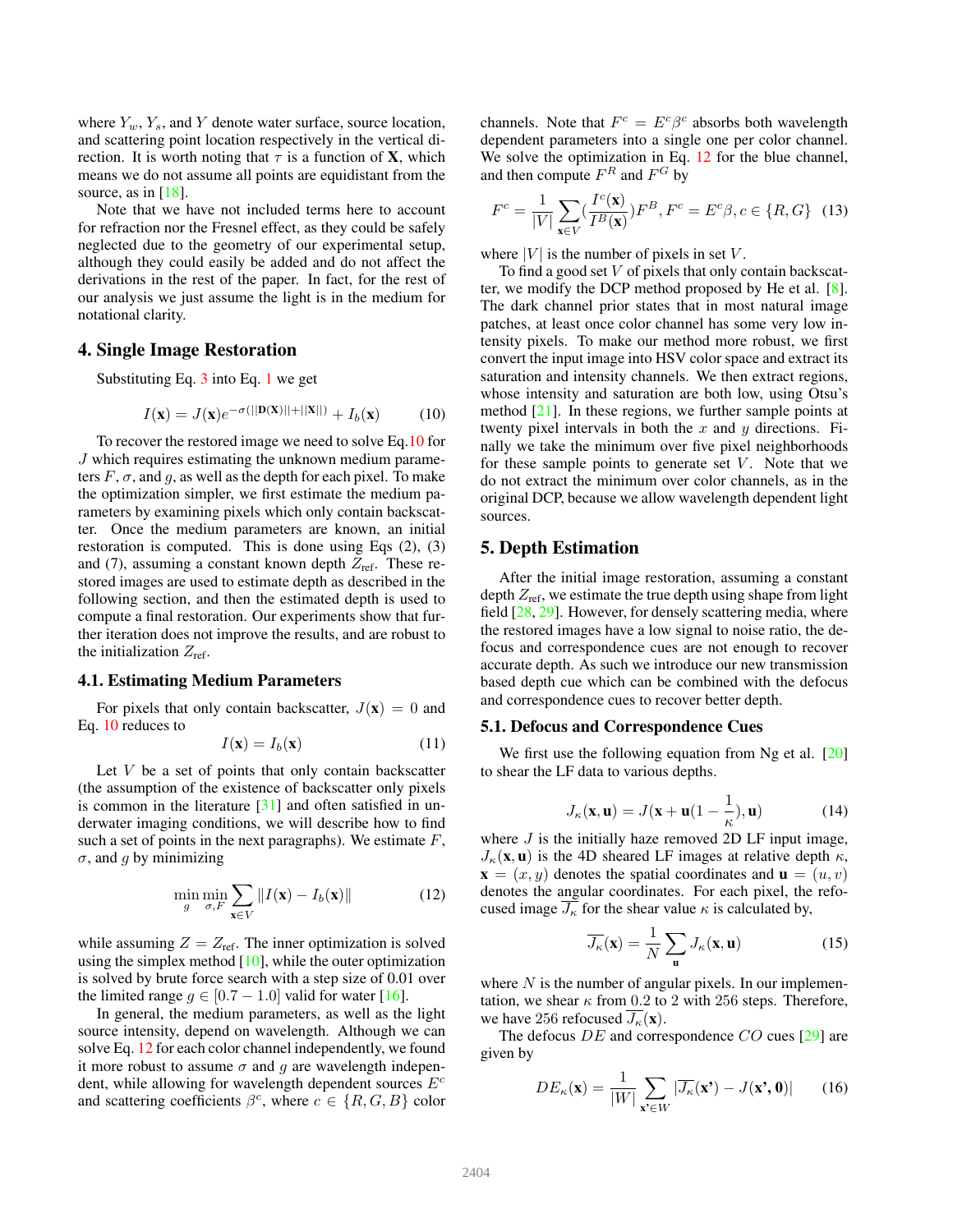<span id="page-4-6"></span>
$$
CO_{\kappa}(\mathbf{x}) = \frac{1}{N} \sum_{\mathbf{u}} |J_{\kappa}(\mathbf{x}, \mathbf{u}) - J(\mathbf{x}, \mathbf{0})|
$$
 (17)

When a patch is sheared to its correct depth, it will exhibit small variance and defocus. Therefore, we choose the corresponding depth responses by,

$$
Z_D(\mathbf{x}) = \underset{\kappa}{\operatorname{argmin}} \, DE_{\kappa}(\mathbf{x})
$$

$$
Z_C(\mathbf{x}) = \underset{\kappa}{\operatorname{argmin}} \, CO_{\kappa}(\mathbf{x})
$$
(18)

#### 5.2. Transmission Depth Cue

Our transmission depth cue is derived from the depth dependent backscatter intensity after the object's reflected intensity has been removed using the DCP prior.

Taking the minimum over color channels and spatial neighborhoods  $\Omega(x)$  of Eq. [10](#page-3-2) gives

<span id="page-4-0"></span>
$$
\min_{c} \min_{\mathbf{y} \in \Omega(\mathbf{x})} (I^{c}(\mathbf{y})) = \n\min_{c} \min_{\mathbf{y} \in \Omega(\mathbf{x})} (J^{c}(\mathbf{y}) \cdot e^{-\sigma(||\mathbf{D}(\mathbf{X})||+||\mathbf{X}||)} + I_{b}^{c}(\mathbf{y}))
$$
\n(19)

According to the DCP prior [\[8\]](#page-8-9),  $\min_{c} \min_{\mathbf{y} \in \Omega(\mathbf{x})} (J^c(\mathbf{y})) = 0.$ 

Let  $I^{\dagger}(\mathbf{x}) = \min_{c} \min_{\mathbf{y} \in \Omega(\mathbf{x})} (I^c(\mathbf{y}))$ . Then Eq. [19](#page-4-0) reduces to (after substituting Eqs. [5,](#page-2-5)[6\)](#page-2-2)

<span id="page-4-1"></span>
$$
I^{\dagger}(\mathbf{x}) = F^c \int_0^{||\mathbf{X}||} \frac{e^{-\sigma ||D(r\hat{\mathbf{X}})||}}{||D(r\hat{\mathbf{X}})||^2} P(\alpha) e^{-\sigma r} dr \qquad (20)
$$

Eq. [20](#page-4-1) is a nonlinear equation for the depth  $\|\mathbf{X}\|$ , and could be solved using nonlinear optimization. However, we found this to be very time consuming and often did not converge to a good solution. As such we made the following manipulations, followed by a linear approximation which solved both of these problems.

First we change the variable of integration in Eq. [20](#page-4-1) to  $dr = ||X||ds$  giving

<span id="page-4-2"></span>
$$
I^{\dagger}(\mathbf{x}) = \|\mathbf{X}\| F^c \int_0^1 \frac{e^{-\sigma ||D(||\mathbf{X}|| s\hat{\mathbf{X}})||}}{||D(||\mathbf{X}|| s\hat{\mathbf{X}})||^2} P(\alpha') e^{-\sigma ||\mathbf{X}|| s} ds
$$
\n(21)

where  $\alpha'$  is a function of s. Next we let  $I_b^{\dagger}$  be defined as the integral in Eq. [21,](#page-4-2) and remove the global parameter  $F^c$  by normalization, giving

<span id="page-4-3"></span>
$$
I^{\dagger}(\mathbf{x}) = \|\mathbf{X}\| I_b^{\dagger}(\mathbf{x}) \tag{22}
$$

Finally, we solve Eq. [22](#page-4-3) for  $\|\mathbf{X}\|$  by making the approximation that  $I_b^{\dagger}(\mathbf{x})$  depends on the constant depth  $Z_{\text{ref}}$  instead of the unknown depth Z. Let  $Z_s(\mathbf{x}) = ||\mathbf{X}||$  denote our transmission depth cue.

The spatially varying but depth independent term  $I_b^{\dagger}(\mathbf{x})$ in the approximation can be seen as a non-uniform correction factor to the standard DCP depth algorithm. Although



<span id="page-4-4"></span>Figure 4. *(a) A scene with no object yields a backscatter only image. (b,c) Plots of the blue and green cross sections show that the backscatter is not spatially uniform. (d) An image of a toy lobster in a dense scattering media. (e) Depth from UDCP [\[6\]](#page-8-8). (f) Depth from our new non-uniform corrected transmission depth cue. Note the incorrect low frequency height variations from top to bottom and center out in (e), caused by the non-uniform backscatter, which are absent in ours (f)*



<span id="page-4-5"></span>Figure 5. *Combining depth cues. We see that any one depth cue is not enough, and only after combing all three we get good results. (a) Input image. (b) Defocus depth. (c) Correspondence depth. (d) Combined LF defocus and correspondence depth. (e) Our new transmission depth. (f) All three depth cues combined.*

this correction can be neglected in mild scattering, in dense scattering, the backscatter varies spatially and cannot be ignored (see Fig. [4\)](#page-4-4). As such, our transmission depth can achieve better results than both the classical DCP and the improved underwater DCP.

#### 5.3. Depth Fusion and Propagation

As can be seen in Fig. [5,](#page-4-5) any one depth cue on its own does not produce a reliable depth estimate. However, by combining all three complementary cues, we can recover good depth estimates.

To combine the defocus, correspondence, and transmission depth cues, we need to determine the confidence weights  $\Gamma(\mathbf{x})$  of each component.  $\Gamma_D(\mathbf{x})$  and  $\Gamma_V(\mathbf{x})$  are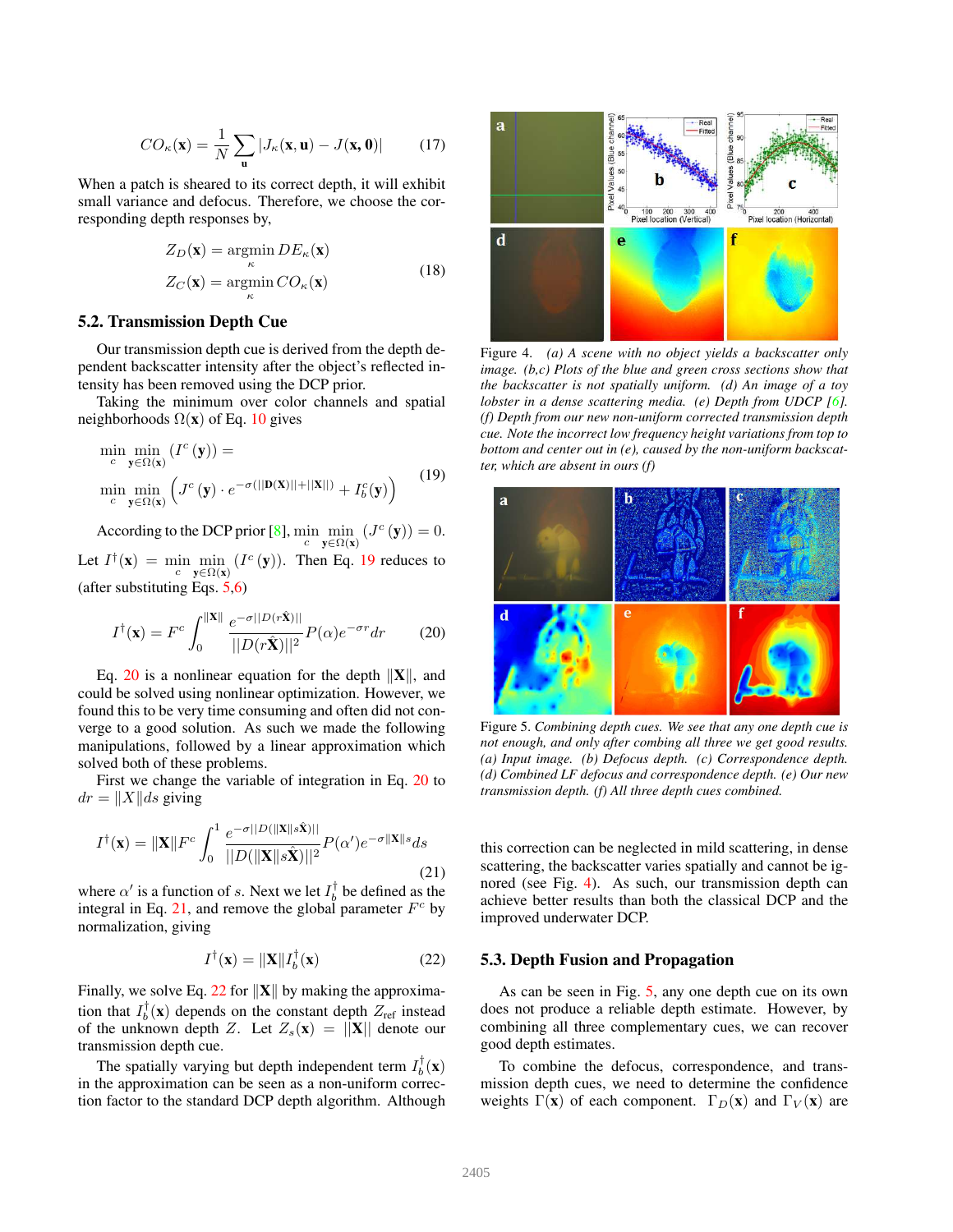<span id="page-5-6"></span>given in [\[29\]](#page-8-28). We define our transmission confidence as,

$$
\Gamma_S(\mathbf{x}) = \sum_{\substack{c_1 = \{R, R, G\} \\ c_2 = \{G, B, B\}}} |J^{c_1}(\mathbf{x}, \mathbf{0}) - J^{c_2}(\mathbf{x}, \mathbf{0})| \tag{23}
$$

The intuition for this is that properly restored images will be less white than images with backscatter. Thus if the color channels are very similar then there is likely to still be backscatter.

The goal now is to combine different depth cues and to propagate information to regions with low confidence (using a smoothness term). The final depth is obtained by,

<span id="page-5-3"></span>
$$
\min_{Z} \left( \lambda_1 \sum_{j=D,V,S} \Gamma_j ||Z - Z_j||^2 + \lambda_2 ||Z \otimes \Delta||^2 \right) \tag{24}
$$

where  $\otimes$  is the convolution operator and  $\Delta$  is the discrete Laplacian. We used  $\lambda_1 = \lambda_2 = 1$  in our implementation, and solved (Eq. [24\)](#page-5-3) using the Trust-Region-Reflective Algorithm [\[4\]](#page-8-30).

Now we can use the estimated depths to obtain an improved image restoration.

# <span id="page-5-0"></span>6. High Quality Images from Shearing and Refocusing LF

Although the backscatter and attenuation are removed by restoration, the resulting images are often noisy (see Fig. [6](#page-5-4) and Fig. [7](#page-5-1) (b)), especially for densely scattering media. This is because the backscatter takes up most of the dynamic range of the camera, and the attenuated signal from the scene is weak. To recover a single high quality image, we propose shearing and averaging multiple views of the light field.

Without scattering, a point on a Lambertian surface will appear the same from different views of an in focus LF image. On the other hand, in a scattering medium, these different views will have slightly different scattering paths, and thus the point may appear different. In densely scattering media, after our restoration, the effect becomes very noticeable, as shown in Fig. [6.](#page-5-4) Our restoration algorithm does not explicitly handle this variation of scattering with respect to LF view. However, by combining the different information from multiple views, we can produce a single, all in focus, high quality image with less noise than what is possible from a single view (Fig. [7\)](#page-5-1).

For comparison, we also show that simply averaging the different views into a single 2D image reduces the noise, but adds blur since the rays of the LF have not been properly aligned (Fig.  $7$  (c)). In section 7 we will show another comparison that simulates noise reduction from a single large aperture, as in a standard DSLR.

#### <span id="page-5-2"></span>7. Experimental Results

First we did a simple simulation experiment to verify our backscatter removal under a wide variety of scattering con-



Figure 6. *Different views of LF data under different degree scatterings. We can see that without scattering, different views are similar and with good image quality. With scattering, the restored images from different views are different and affected by noise, and this phenomenon becomes more severe with more scattering.*

<span id="page-5-4"></span>

<span id="page-5-1"></span>Figure 7. *Restoration (d) by shearing and refocusing on initially haze removed LF data can produce a better result than restoration only using the center view image (b) or simply taking the mean of different view directions (c). The final restoration result (f) by repeating the same shear and refocus procedure and incorporating the estimated depth (e) can produce an even clearer result.*

<span id="page-5-5"></span>

Figure 8. *Our experimental setup.*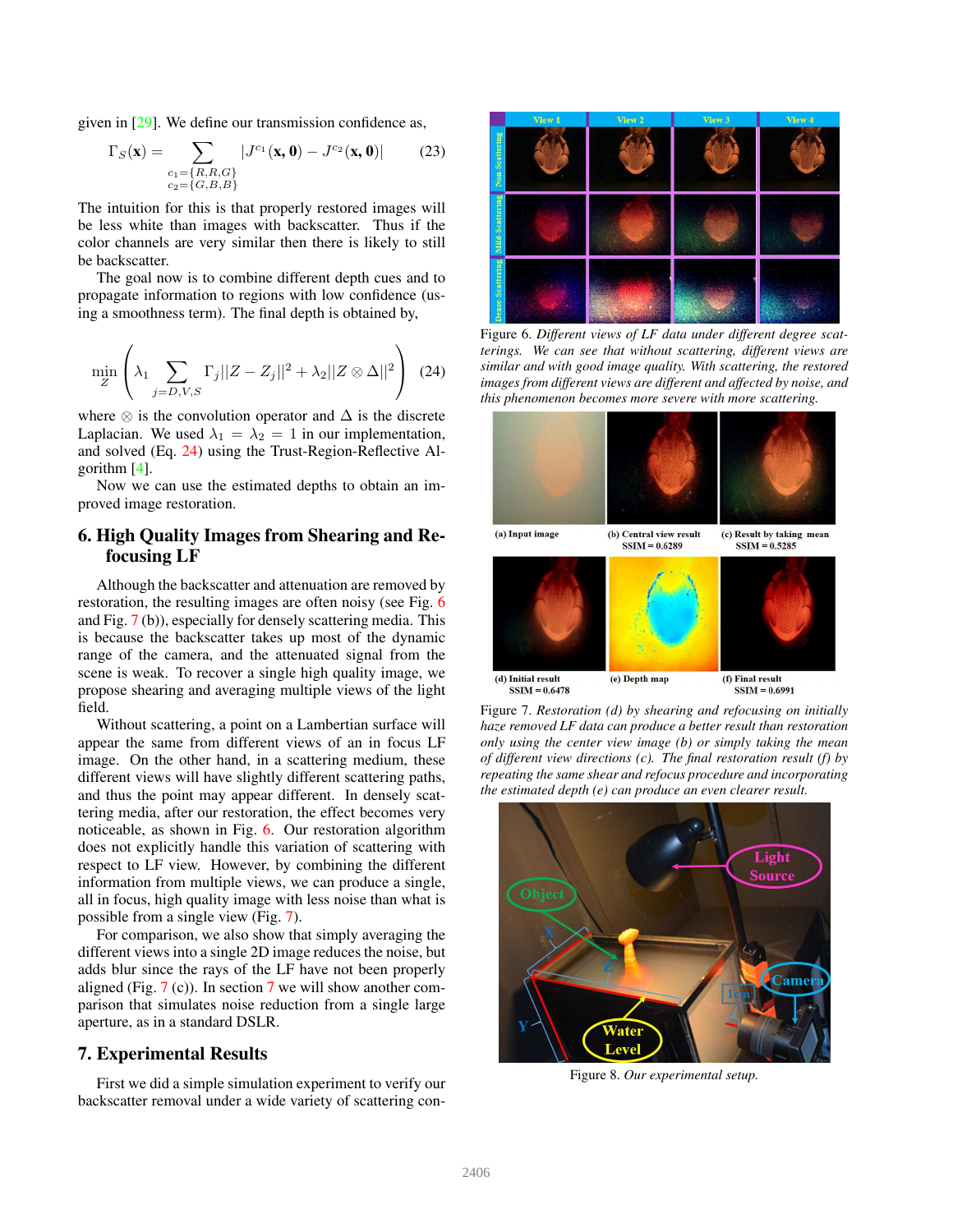<span id="page-6-1"></span>

<span id="page-6-0"></span>Figure 9. *Image restoration comparison. Results for all methods except our final results are obtained from the central LF view only. We can see that our central view results are better than previous methods. None of the other methods can recover the uniform black background. Our final results are even better than our central view results because they contain less noise.*

ditions. We rendered 2100 images of near-field backscatter using the single scattering model [\[26\]](#page-8-24) and randomly selecting the three parameters in the ranges  $F \in (100, 350)$ ,  $\sigma \in (0.001, 0.1)$ , and  $q \in (0.5, 1)$ . We then evaluated how well our restoration method, He'method [\[8\]](#page-8-9), and Tsiotsios's method [\[31\]](#page-8-3) were able to recover the pure black background. The mean squared error (MSE) are 2.45, 36.71, and 79.18 respectively for pixels in the range [0,255]. Furthermore, our method recovers the true scattering parameters to within 1% in the simulation. We can see that our method out performs existing methods, and is robust in a wide variety of media.

Second, we demonstrate our method using real experiments conducted in a glass tank filled with tap water (see Fig. [8\)](#page-5-5). A Lytro Illum light field camera with an 18mm lens was placed 1cm away from the tank. The light source was an incandescent light bulb placed at  $X_s = 5cm, Y_s =$ 65cm, and  $Z_s = 10$ cm. The turbidity was increased by adding varying amounts of milk.

We compare our restoration on real captured images with four single-image based methods: He's method [\[8\]](#page-8-9), Meng's method [\[13\]](#page-8-31), UDCP method [\[6\]](#page-8-8), and Tsiotsios's method [\[31\]](#page-8-3). We also compare our depth results with two transmission based methods [\[8,](#page-8-9) [6\]](#page-8-8) and two LF based methods: Tao's method  $[28]$  and Wang's method  $[32]$ . Since we are the first to do LF depth estimation in a scattering media, we also compare to a simple "combined" method that first removes the backscatter using  $[31]$  and then does depth estimation using [\[28\]](#page-8-5). We also note that our method roughly recovers the scattering parameters as predicted by  $[16]$  (within 10%) which is reasonable since our method is not optimized for this task.

Fig. [9](#page-6-0) shows comparisons of our restoration with existing methods. We can see that the three methods that are based on Narasimhan–Nayar model [\[8,](#page-8-9) [13,](#page-8-31) [6\]](#page-8-8) cannot account for the non-uniform backscatter, and thus don't improve the image quality that much. Tsiotsios's method [\[31\]](#page-8-3) is better able to remove the scattering, but fails in dense scattering where their quadratic approximation is no longer valid. Our method consistently produces the best results. And after shearing and refocusing multiple views our results look even better.

Fig. [10](#page-7-1) shows comparisons of our depth with existing methods. Similar to the restoration shown in Fig. [9,](#page-6-0) [\[8,](#page-8-9) [6\]](#page-8-8) cannot handle the non-uniform scattering and thus do not give a uniform depth to the background. Also note that the same non-uniformity can be seen as a residual height gradient across the objects (bluer towards the top). The LF methods [\[28,](#page-8-5) [32\]](#page-8-6) don't take scattering into account and thus produce bad depth. We also did a simple combined experiment for depth estimation (shown as "combined" in Fig. [10\)](#page-7-1), which is haze removed by [\[31\]](#page-8-3) followed by depth estimation by  $[28]$ . From the comparison, we can see that our method produces by far the best depth estimates.

Fig. [11](#page-7-2) shows a plot of turbidity level vs image quality (measured using SSIM) for each of the restoration algorithms. SSIM [\[33\]](#page-8-32) is a widely used metric that is more consistent with human perception than other metrics like mean squared error (MSE) and peak signal-to-noise ratio (PSNR). We use an image captured in clear water as ground truth. We can see that our restored central view is better than all previous restoration methods and degrades more gracefully with increasing turbidity. By shearing and refocusing multiple views we get even better results across all turbidity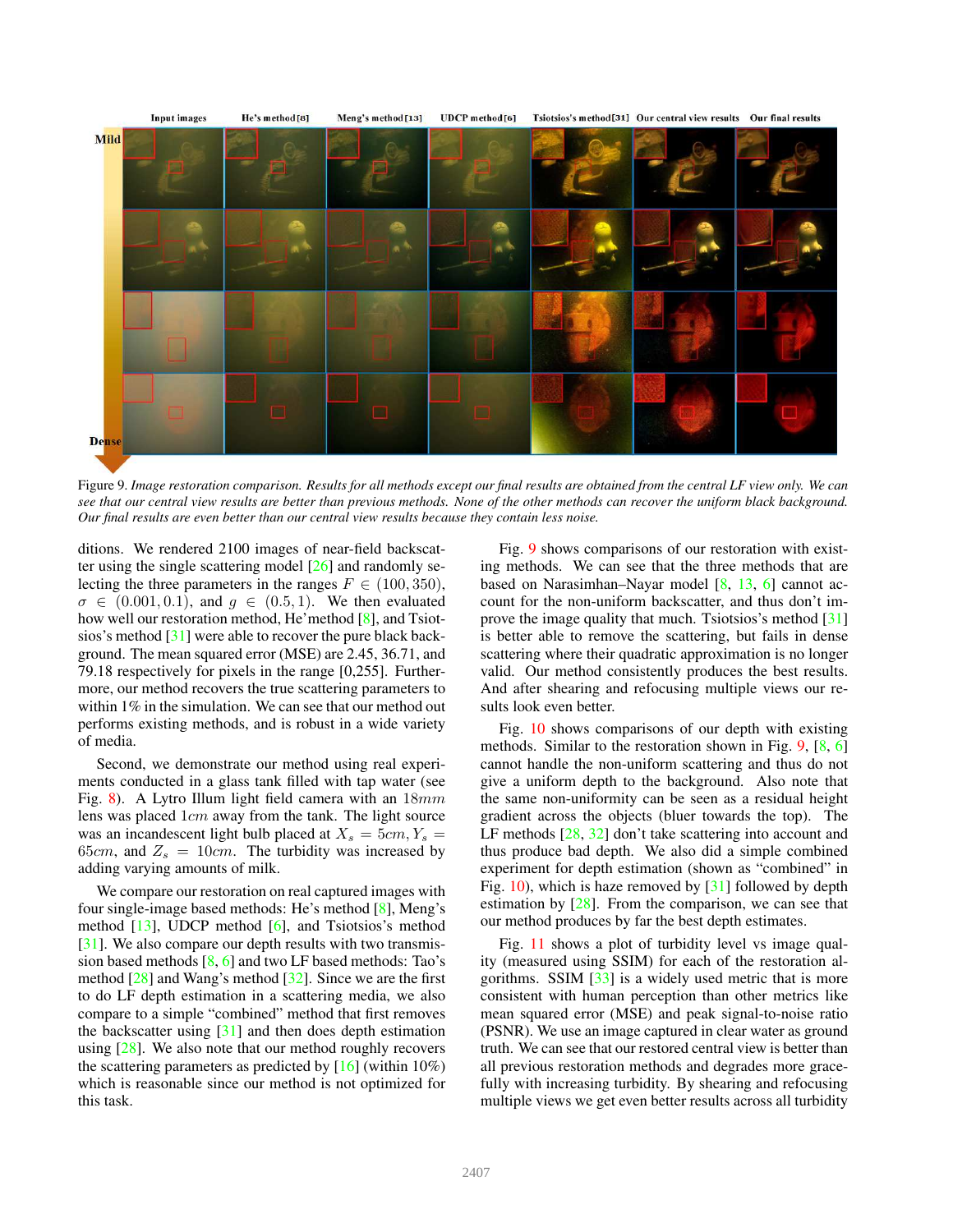

<span id="page-7-1"></span>Figure 10. *Depth estimation comparison. We can see that our method produces better results than recent related methods as well as the simple "combined" method both in details and uniformity of the background. Note that the depths are relative and thus the colormaps do not correspond to the same absolute depths.*



<span id="page-7-2"></span>Figure 11. *Plot of image quality vs increasing turbidity for various restoration methods. The thumbnails give sample input images for turbidity levels 0,1,3,7 and 9. It is clear that our restorations are better than previous methods across a broad range of turbidities.*

levels.

Shearing and refocusing reduces noise by averaging over many small apertures. For fair comparison we compare our method with a baseline that simulates a single large aperture with less noise (Fig. [12\)](#page-7-0). We shear and refocus the light field to a single 2D image, which we then remove the backscatter from using our backscatter subtraction. Our method clearly out performs the large aperture baseline showing that combining information from many sub-apertures of a descattered LF is better than using a single large aperture.

In summary, our transmission depth cue can effectively be combined with the standard LF depth cues to produce superior depth estimates than existing methods. These better depth estimates combined with our near-field illumination scattering model allow for better haze removal than existing methods. Finally, by shearing and refocusing our dehazed LF's we can achieve better restorations than is possible from a single large aperture image as well as each single view.

## 8. Conclusion

We have proposed the use of light field imaging in a scattering medium. Towards this end we have made three main contributions: an image restoration algorithm for near-field illumination, a novel transmission depth cue which we combine with existing light field cues, and a multi view image



<span id="page-7-0"></span>Figure 12. *Comparison of LF dehazing with effective large aperture single image restoration. (a) central view of input LF (b) our descattering applied to the central view (c) our descattering applied to the sheared and refocused effective large aperture 2D single image (d) our proposed method of descattering the LF followed by shearing and refocusing. We can see that our method produces the best results.*

fusion procedure for improved signal to noise ratio. Our image restoration algorithm outperforms existing methods, particularly for densely scattering media where prior methods often fail. Our combined depth estimation produces better depth estimates than previous methods. And our sheared and averaged final image has less noise and has higher quality than other methods for restoring single view images.

# Acknowledgments

This work was supported by the Natural Science Foundation of China under Grant Nos. 61473280 and 91648118, the US Office of Naval Research grants N000141512013, N000141712687, the UC San Diego Center for Visual Computing, and a gift from Qualcomm. The authors also thank the support from Youth Innovation Promotion Association CAS.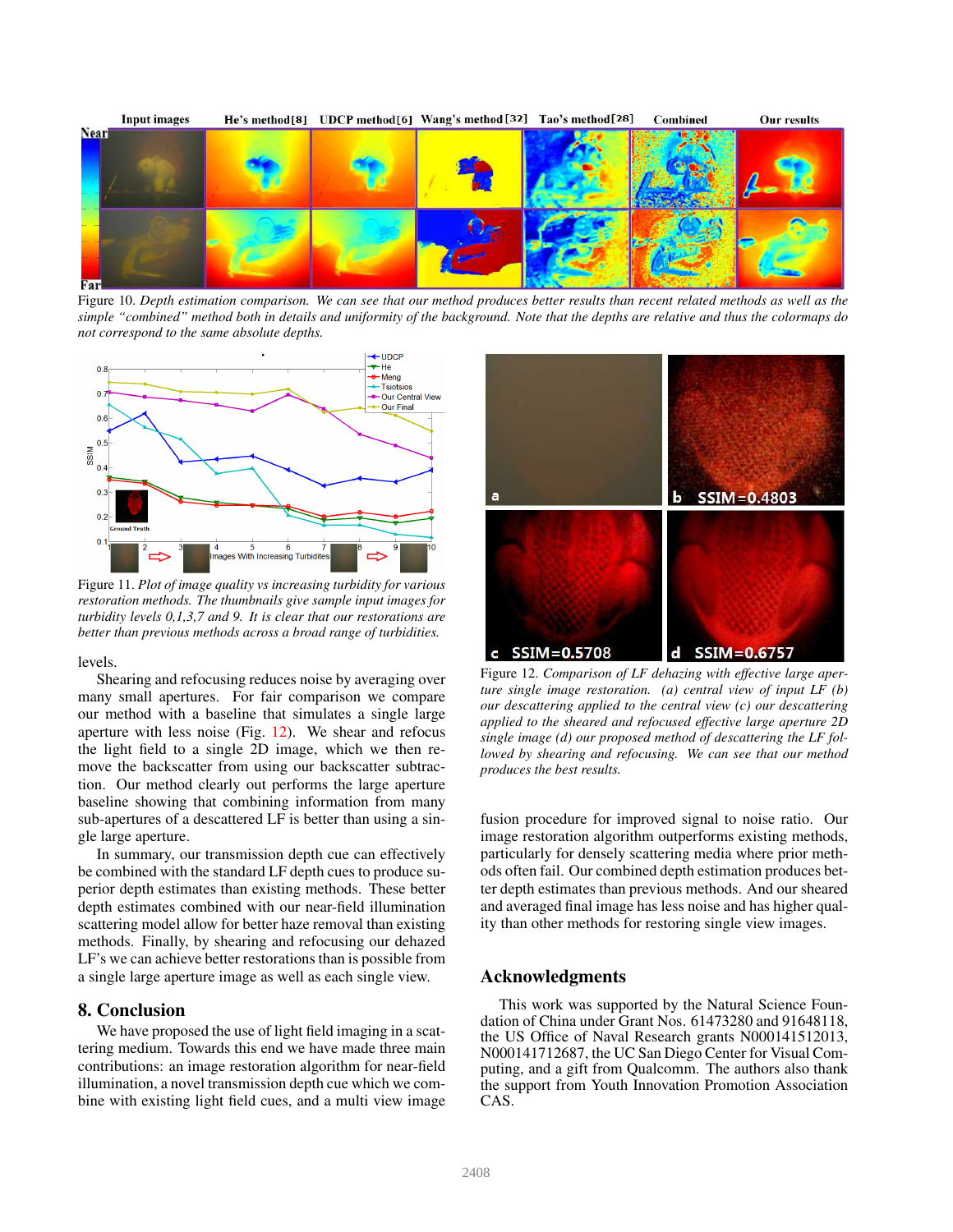# References

- <span id="page-8-2"></span>[1] M. Bryson, M. Johnson-Roberson, O. Pizarro, and S. B. Williams. Colour-consistent structure-from-motion models using underwater imagery. *Robotics: Science and Systems VIII*, page 33, 2013. [1](#page-0-1)
- <span id="page-8-21"></span>[2] N. Carlevaris-Bianco, A. Mohan, and R. M. Eustice. Initial results in underwater single image dehazing. In *OCEANS 2010 MTS/IEEE SEATTLE*, pages 1–8. IEEE, 2010. [2](#page-1-0)
- <span id="page-8-19"></span>[3] J. Y. Chiang and Y.-C. Chen. Underwater image enhancement by wavelength compensation and dehazing. *IEEE Transactions on Image Processing*, 21(4):1756–1769, 2012. [2](#page-1-0)
- <span id="page-8-30"></span>[4] T. F. Coleman and Y. Li. A reflective newton method for minimizing a quadratic function subject to bounds on some of the variables. *SIAM Journal on Optimization*, 6(4):1040– 1058, 1996. [6](#page-5-6)
- <span id="page-8-22"></span>[5] D. G. Dansereau, O. Pizarro, and S. B. Williams. Linear volumetric focus for light field cameras. *Acm Transactions on Graphics*, 34(2):1–20, 2015. [2](#page-1-0)
- <span id="page-8-8"></span>[6] P. Drews, E. Nascimento, F. Moraes, S. Botelho, and M. Campos. Transmission estimation in underwater single images. In *Proceedings of the IEEE International Conference on Computer Vision Workshops*, pages 825–830, 2013. [1,](#page-0-1) [2,](#page-1-0) [5,](#page-4-6) [7](#page-6-1)
- <span id="page-8-10"></span>[7] R. Fattal. Dehazing using color-lines. *ACM Transactions on Graphics (TOG)*, 34(1):13, 2014. [2](#page-1-0)
- <span id="page-8-9"></span>[8] K. He, J. Sun, and X. Tang. Single image haze removal using dark channel prior. *IEEE transactions on pattern analysis and machine intelligence*, 33(12):2341–2353, 2011. [2,](#page-1-0) [4,](#page-3-4) [5,](#page-4-6) [7](#page-6-1)
- <span id="page-8-23"></span>[9] L. G. Henyey and J. L. Greenstein. Diffuse radiation in the galaxy. *The Astrophysical Journal*, 93:70–83, 1941. [3](#page-2-6)
- <span id="page-8-26"></span>[10] J. C. Lagarias, J. A. Reeds, M. H. Wright, and P. E. Wright. Convergence properties of the nelder–mead simplex method in low dimensions. *SIAM Journal on optimization*, 9(1):112– 147, 1998. [4](#page-3-4)
- <span id="page-8-18"></span>[11] C. Liu and W. Meng. Removal of water scattering. *International Conference on Computer Engineering and Technology (ICCET), IEEE Transactions on*, 2:35–39, 2010. [2](#page-1-0)
- <span id="page-8-11"></span>[12] H. Lu, Y. Li, L. Zhang, and S. Serikawa. Contrast enhancement for images in turbid water. *JOSA A*, 32(5):886–893, 2015. [2](#page-1-0)
- <span id="page-8-31"></span>[13] G. Meng, Y. Wang, J. Duan, S. Xiang, and C. Pan. Efficient image dehazing with boundary constraint and contextual regularization. In *Proceedings of the IEEE International Conference on Computer Vision*, pages 617–624, 2013. [7](#page-6-1)
- <span id="page-8-7"></span>[14] A. Mousnier, E. Vural, and C. Guillemot. Partial light field tomographic reconstruction from a fixed-camera focal stack. *arXiv preprint arXiv:1503.01903*, 2015. [1,](#page-0-1) [2](#page-1-0)
- <span id="page-8-4"></span>[15] Z. Murez, T. Treibitz, R. Ramamoorthi, and D. Kriegman. Photometric stereo in a scattering medium. In *Proceedings of the IEEE International Conference on Computer Vision*, pages 3415–3423, 2015. [1,](#page-0-1) [2](#page-1-0)
- <span id="page-8-25"></span>[16] S. G. Narasimhan, M. Gupta, C. Donner, R. Ramamoorthi, S. K. Nayar, and H. W. Jensen. Acquiring scattering properties of participating media by dilution. In *ACM Transactions on Graphics (TOG)*, volume 25, pages 1003–1012. ACM, 2006. [3,](#page-2-6) [4,](#page-3-4) [7](#page-6-1)
- <span id="page-8-12"></span>[17] S. G. Narasimhan and S. K. Nayar. Contrast restoration of weather degraded images. *IEEE transactions on pattern analysis and machine intelligence*, 25(6):713–724, 2003. [2](#page-1-0)
- <span id="page-8-0"></span>[18] S. G. Narasimhan, S. K. Nayar, B. Sun, and S. J. Koppal. Structured light in scattering media. In *Tenth IEEE International Conference on Computer Vision (ICCV'05) Volume 1*, volume 1, pages 420–427. IEEE, 2005. [1,](#page-0-1) [3,](#page-2-6) [4](#page-3-4)
- <span id="page-8-17"></span>[19] S. Negahdaripour and A. Sarafraz. Improved stereo matching in scattering media by incorporating a backscatter cue. *IEEE Transactions on Image Processing*, 23(12):5743–5755, 2014. [2](#page-1-0)
- <span id="page-8-29"></span>[20] R. Ng, M. Levoy, M. Brédif, G. Duval, M. Horowitz, and P. Hanrahan. Light field photography with a handheld plenoptic camera. *Computer Science Technical Report CSTR*, 2(11):1–11, 2005. [4](#page-3-4)
- <span id="page-8-27"></span>[21] N. Otsu. A threshold selection method from gray-level histograms. *Automatica*, 11(285-296):23–27, 1975. [4](#page-3-4)
- <span id="page-8-15"></span>[22] M. Roser, M. Dunbabin, and A. Geiger. Simultaneous underwater visibility assessment, enhancement and improved stereo. In *2014 IEEE International Conference on Robotics and Automation (ICRA)*, pages 3840–3847. IEEE, 2014. [2](#page-1-0)
- <span id="page-8-1"></span>[23] A. Sarafraz, S. Negahdaripour, and Y. Y. Schechner. Enhancing images in scattering media utilizing stereovision and polarization. In *Applications of Computer Vision (WACV), 2009 Workshop on*, pages 1–8. IEEE, 2009. [1](#page-0-1)
- <span id="page-8-14"></span>[24] Y. Y. Schechner and N. Karpel. Clear underwater vision. In *Computer Vision and Pattern Recognition, 2004. CVPR 2004. Proceedings of the 2004 IEEE Computer Society Conference on*, volume 1, pages I–536. IEEE, 2004. [2](#page-1-0)
- <span id="page-8-20"></span>[25] S. Serikawa and H. Lu. Underwater image dehazing using joint trilateral filter. *Computers & Electrical Engineering*, 40(1):41–50, 2014. [2](#page-1-0)
- <span id="page-8-24"></span>[26] B. Sun, R. Ramamoorthi, S. G. Narasimhan, and S. K. Nayar. A practical analytic single scattering model for real time rendering. *ACM Transactions on Graphics (TOG)*, 24(3):1040– 1049, 2005. [3,](#page-2-6) [7](#page-6-1)
- <span id="page-8-16"></span>[27] Y. Swirski and Y. Y. Schechner. 3deflicker from motion. In *Computational Photography (ICCP), 2013 IEEE International Conference on*, pages 1–9. IEEE, 2013. [2](#page-1-0)
- <span id="page-8-5"></span>[28] M. W. Tao, S. Hadap, J. Malik, and R. Ramamoorthi. Depth from combining defocus and correspondence using lightfield cameras. In *Proceedings of the IEEE International Conference on Computer Vision*, pages 673–680, 2013. [1,](#page-0-1) [2,](#page-1-0) [4,](#page-3-4) [7](#page-6-1)
- <span id="page-8-28"></span>[29] M. W. Tao, P. P. Srinivasan, J. Malik, S. Rusinkiewicz, and R. Ramamoorthi. Depth from shading, defocus, and correspondence using light-field angular coherence. In *2015 IEEE Conference on Computer Vision and Pattern Recognition (CVPR)*, pages 1940–1948. IEEE, 2015. [4,](#page-3-4) [6](#page-5-6)
- <span id="page-8-13"></span>[30] T. Treibitz and Y. Y. Schechner. Active polarization descattering. *IEEE transactions on pattern analysis and machine intelligence*, 31(3):385–399, 2009. [2](#page-1-0)
- <span id="page-8-3"></span>[31] C. Tsiotsios, M. E. Angelopoulou, T.-K. Kim, and A. J. Davison. Backscatter compensated photometric stereo with 3 sources. In *Proceedings of the IEEE Conference on Computer Vision and Pattern Recognition*, pages 2251–2258, 2014. [1,](#page-0-1) [2,](#page-1-0) [3,](#page-2-6) [4,](#page-3-4) [7](#page-6-1)
- <span id="page-8-6"></span>[32] T.-C. Wang, A. A. Efros, and R. Ramamoorthi. Occlusionaware depth estimation using light-field cameras. In *Proceedings of the IEEE International Conference on Computer Vision*, pages 3487–3495, 2015. [1,](#page-0-1) [2,](#page-1-0) [7](#page-6-1)
- <span id="page-8-32"></span>[33] Z. Wang, A. C. Bovik, H. R. Sheikh, and E. P. Simoncelli. Image quality assessment: from error visibility to